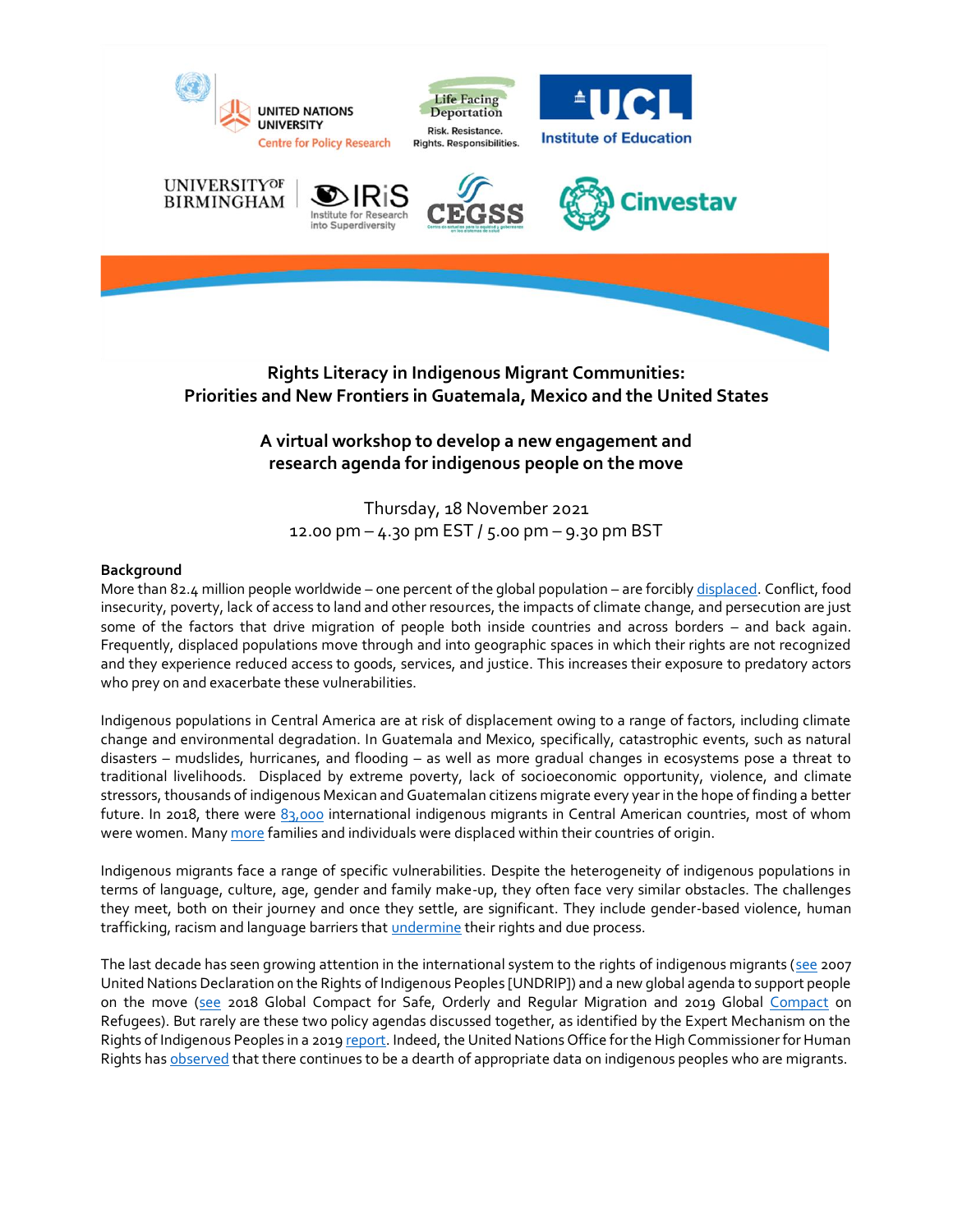Meanwhile, the rapidly shifting immigration and asylum policy landscape in the Americas at the local and national level means that it can be difficult to stay up to date with policies and practices, for migrants and service providers alike. Often lacking reliable access to context-appropriate and reliable forms of learning about their rights – including learning in their own language – many indigenous migrants rely on support in non-formal settings to better understand and exercise their rights on their migratory journeys. Little is known of what works most effectively to improve rights literacy among indigenous migrants and their families and how best to create enabling environments for the realization of rights at different stages of their migratory journeys. This workshop seeks to critically assess the current situation and develop a policy-oriented research agenda to address these gaps.

This virtual event, co-organized by the United Nations University Centre for Policy Research and members of the UK Research and Innovation-funde[d Life Facing Deportation Project,](https://www.deporting-lives.co.uk/overview)<sup>1</sup> will examine what is known about existing practices that foster rights literacy among and within indigenous populations and consider ways that capacity-building in nonformal settings can be created, strengthened, and made more accessible. It will focus on the cases of Mexico and Guatemala and their respective indigenous diasporas in Central and North America. The workshop will bring together UN Member States, UN agencies and programmes, civil society, indigenous populations, and academia to exchange experiences, review emerging good practices and challenges, and identify key areas for practice, research, and policy development. It will take the form of an opening session and two interactive panel discussions: the first focusing on the background context of indigenous migration, and the second on critical rights literacy in this context. The panels will be followed by contributions from participants. Together, opportunities and challenges relating to indigenous migration and rights literacy will be identified. Consideration will be given to how the development of best practices, advocacy and new research might strengthen programming and improve both the knowledge of rights by these populations and their ability to exercise them. A research agenda and compendium of best practice case studies will be published based on the event.

This event will be held in English and Spanish with simultaneous interpretation.

<sup>&</sup>lt;sup>1</sup> Centro de Estudios para la Equidad y Gobernanza en los Sistemas de Salud de Guatemala (CEGSS), Centro de Investigación y de Estudios Avanzados (Cinvestav), University of Birmingham Institute for Research into SuperDiversity (IRiS) and University College London Institute for Education.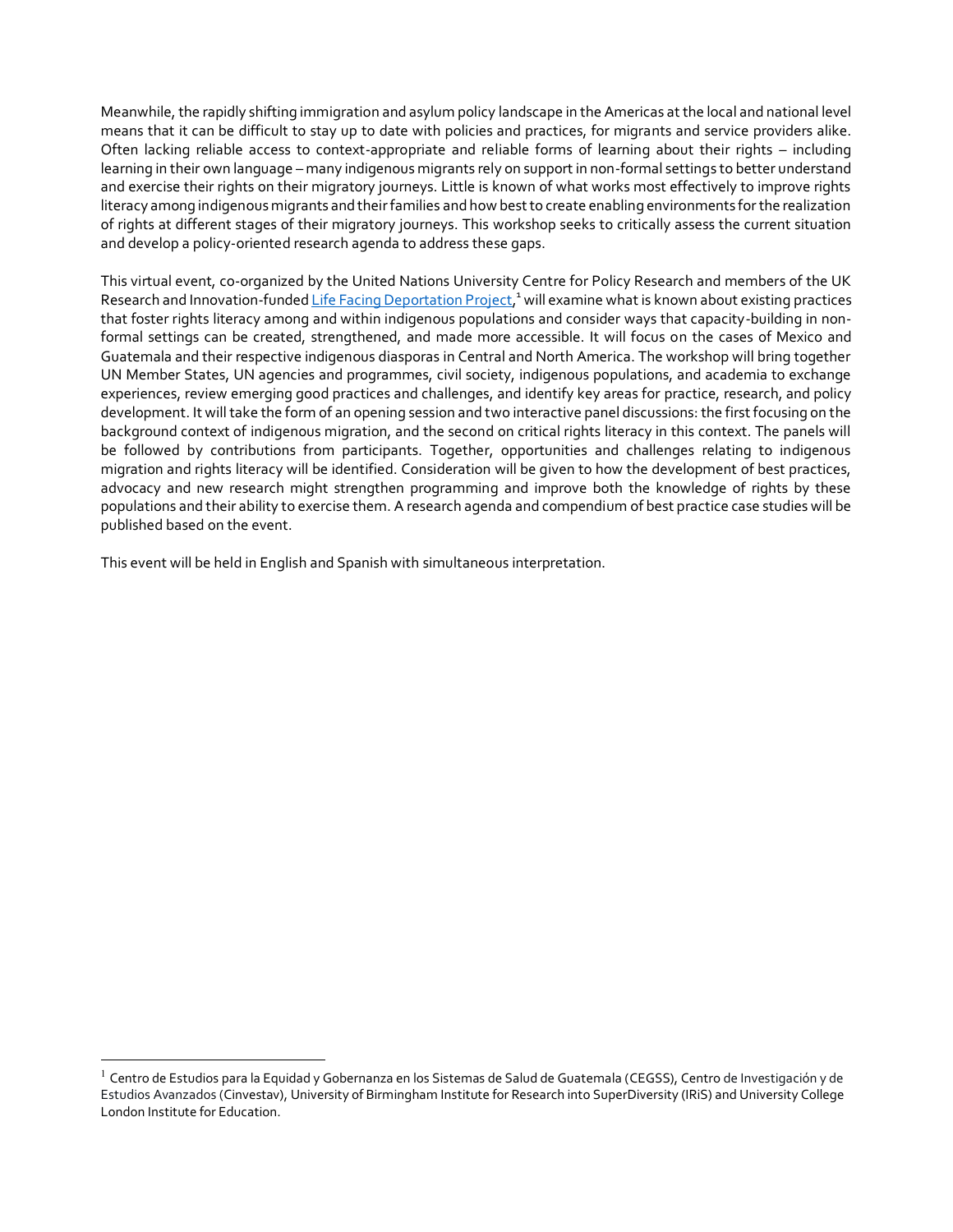# **Programme**

#### **Opening Session:** 12.00 pm – 1.00 pm EST **A New Inter-Sectoral Research Agenda on Rights and Indigenous Migration in the Americas**

**Dr. David Passarelli**, Executive Director, UNU Centre for Policy Research (UNU-CPR) **Jorge Peraza**, Chief of Mission in Guatemala, International Organization for Migration **Ariana Sawyer**, US Border Researcher, Human Rights Watch **Leticia Teleguario**, of the Mayan Kaqchikel community and UN Women Acting Representative in Guatemala **Prof. Valentina Glockner**, Researcher, Center for Research and Advanced Studies (CINESTAV)

**Testimony of Epifanio Moreno**, Na Savi migrant and researcher for National Geographic Society

#### **PART 1:** 1.00 pm – 2.30 pm EST

# **Frameworks, Policies and Trends for Indigenous Migrants in Guatemala, Mexico and the United States**

The first session will discuss the recent trends in indigenous migration through and within Central America. The panel and ensuing discussion will also consider what we know about the intersecting reasons why indigenous people choose to move or stay in different contexts; what is specific about the indigenous migrant experience; and why this group requires specific attention in protection responses.

We will review the international protection framework for indigenous populations and how this intersects with that of migration, as well as address local and national government efforts to meet the needs of this population, and consider the relationship between internal displacement and international migration of indigenous people. New and changing rights frameworks will be explored. For instance, indigenous community interventions to reintegrate deported migrants and prevent stigma in the context of COVID-19.

Each panelist will speak for 10 minutes followed by an interactive discussion with participants.

Framing remarks: **Dr. David Passarelli**, Executive Director, UNU-CPR

Panelists:

- **Melissa Vega**, Communication Officer & **Antonio Meoño,** Information Management Officer, International Organization for Migration (IOM)
- **Martin Oelz**, Senior Specialist on Equality and Non-discrimination, International Labor Organization (ILO)
- **Prof. Dulce María Mejía Cortés**, General Director, Legal Representation and Restitution of Rights of Children and Adolescents, Government of Mexico
- **Lesly Ramirez**, Citizen participation adviser, Center for the Study of Equity and Governance in Health Systems Guatemala (CEGSS)
- **Salvador Loarca**, Municipal Assistant to the Human Rights Ombudsman, Santiago Atitlán Office, Sololá, Guatemala
- **Soo-Young Hwang**, Legal Officer, UN Environment Programme (UNEP)

Respondent: **Dr. Gaspar Rivera-Salgado**, Project Director at UCLA Center for Labor Research and Education

Discussion moderator: **Sophie Buddenhorn**, Carlo Schmid Fellow, UNU-CPR